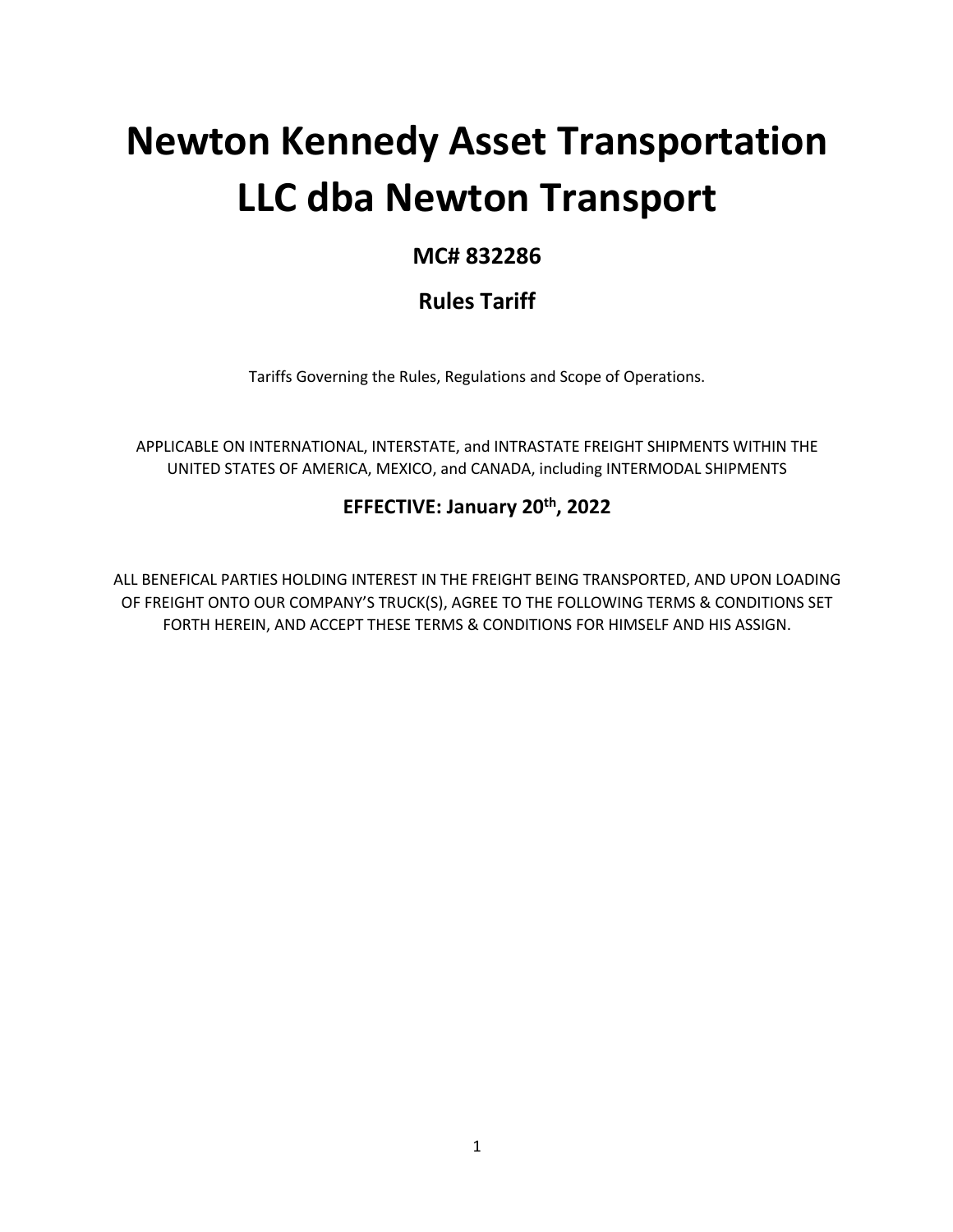# **TABLE OF CONTENTS**

| 1.<br>2.<br>3.<br>4. |  |
|----------------------|--|
|                      |  |
|                      |  |
|                      |  |
|                      |  |
|                      |  |
|                      |  |
|                      |  |
|                      |  |
|                      |  |
|                      |  |
|                      |  |
|                      |  |
|                      |  |
|                      |  |
|                      |  |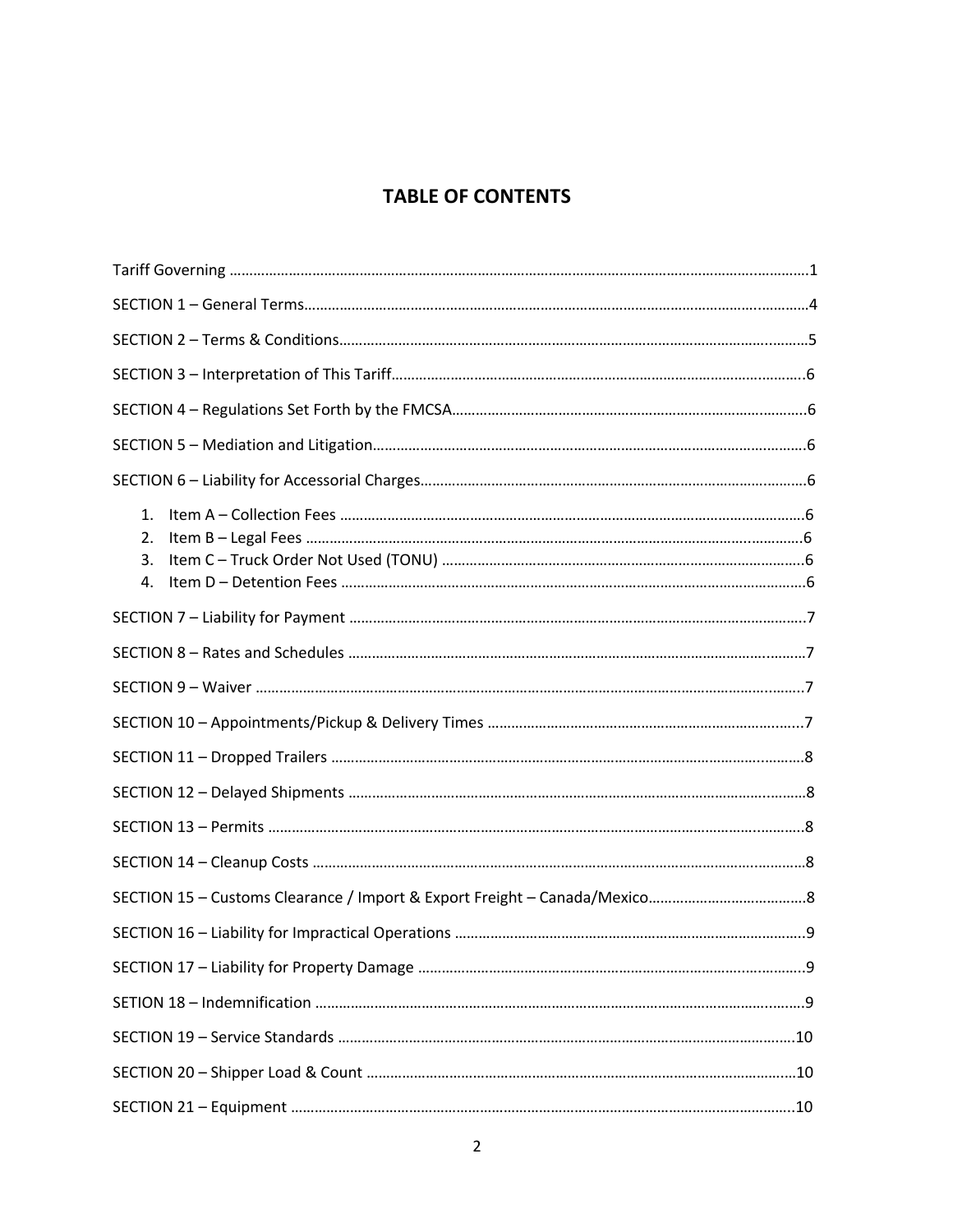| SECTION 22 - Liability for Freight Claims of Damage, Delay or Loss of Cargo 10 |  |
|--------------------------------------------------------------------------------|--|
|                                                                                |  |
|                                                                                |  |
|                                                                                |  |
|                                                                                |  |
|                                                                                |  |
|                                                                                |  |
|                                                                                |  |
|                                                                                |  |
|                                                                                |  |
|                                                                                |  |
|                                                                                |  |
|                                                                                |  |
|                                                                                |  |
|                                                                                |  |
| $\bullet$<br>$\bullet$                                                         |  |
|                                                                                |  |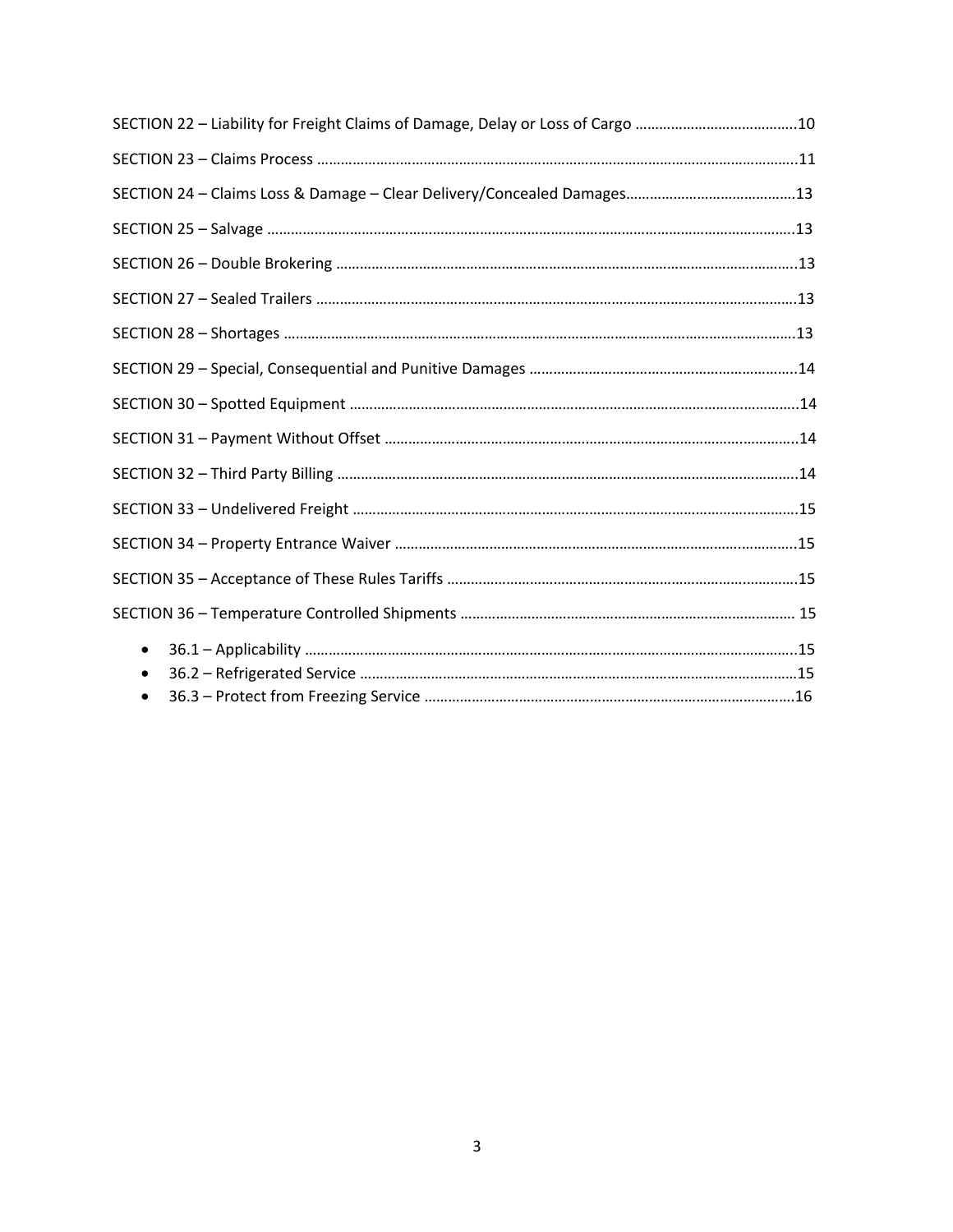#### **SECTION 1 – GENERAL TERMS**

**BILLS OF LADING** - The terms and conditions of the Standard Truckload Bill of Lading shall apply notwithstanding the use by Shipper of any other bill of lading or shipping document. Drivers are not authorized to bind Newton Kennedy Asset Transportation LLC to nonconforming bills of lading and execute bills of lading with alternative terms and conditions as receipts for the shipment only. Any terms, conditions, and provisions of such bill of lading shall be subject and subordinate to the terms, conditions, and provisions of this tariff and, in the event of a conflict between the terms, conditions and provisions of such bill of lading and this tariff, the terms, conditions and provisions of this tariff shall govern.

#### **SEE TERMS & CONDITIONS CONTINUED ON NEXT PAGE**

#### **THE REMAING SPACE ON THIS PAGE LEFT BLANK INTENTIONALLY.**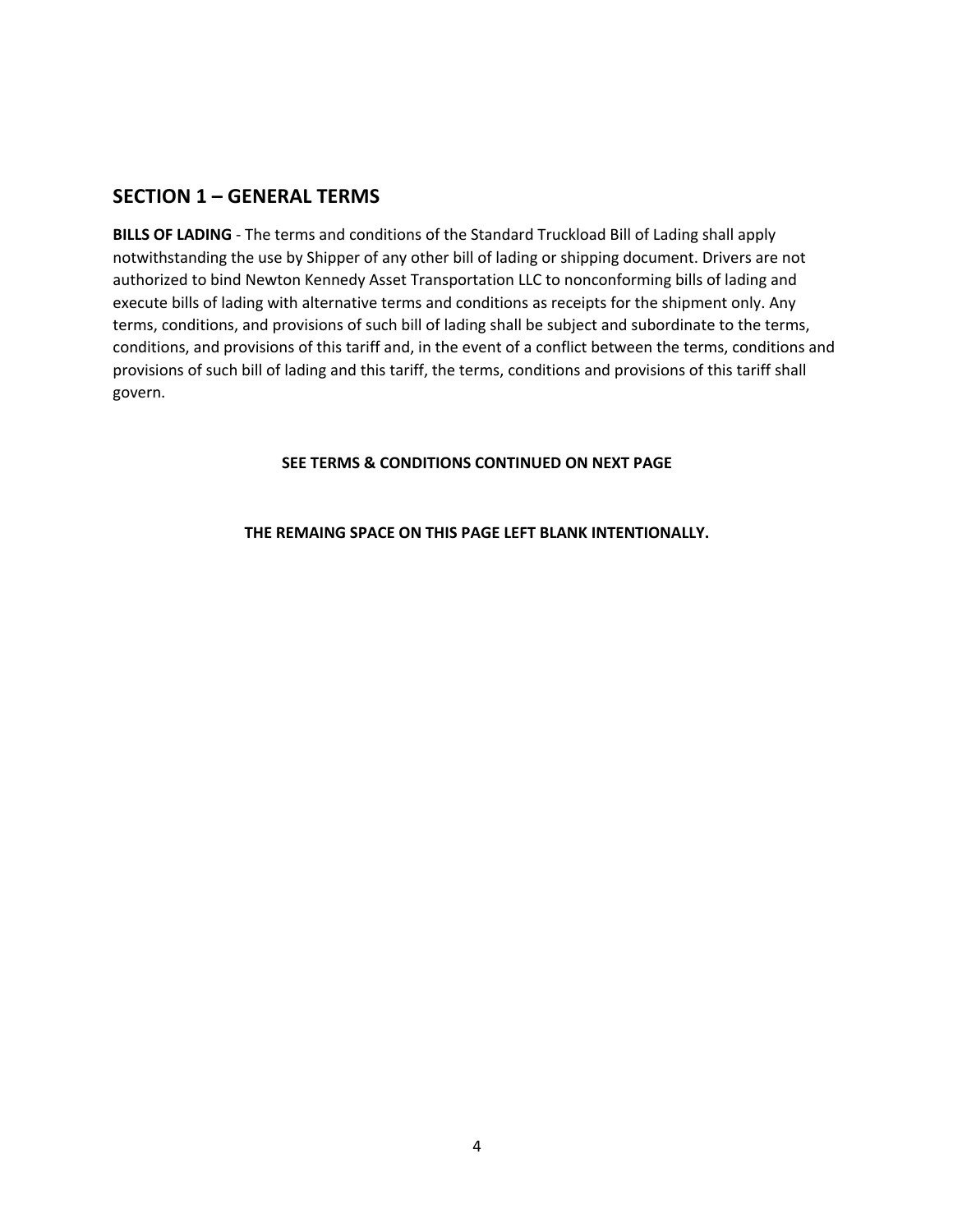# **SECTION 2 – STANDARD TRUCKLOAD BILL OF LADING TERMS & CONDITIONS**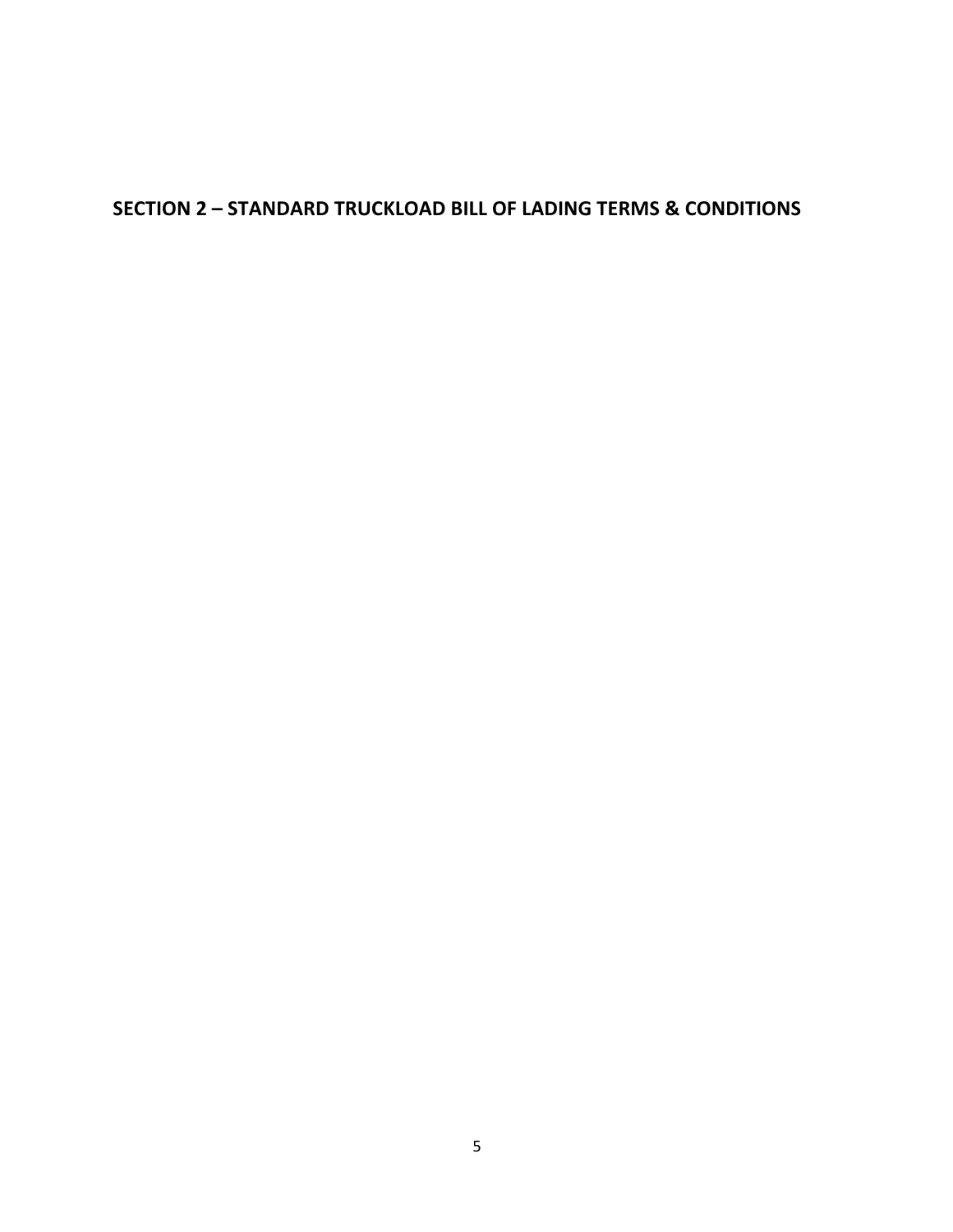Sec. 1. (a) The canter or the party in possession of any of the property described in this Bill of Lading shall be liable as at common law for any loss thereof or damage thereto, except as hereinafter provided.

(b) No carrier shall be liable for any loss or damage to a shipment or for any delay caused by an Act of God, the public enemy, the authority of law, or the act or default of shipper. Except in the case of negligence of the carrier or party in possession, the carrier or party in possession shall not be liable for loss, damage or delay which results: when the property is stopped and held in transit upon request of the shipper, owner or party entitled to make such request; or from faulty or impassible highway, or by lack of capacity of a highway bridge or ferry; or from a defect or vice in the property; or from riots or strikes. The burden to prove freedom from negligence is on the carrier or the party in possession

Sec 2. Unless arranged or agreed upon, in writing, prior to shipment, carrier is not bound to transport a shipment by a particular schedule or in time for a particular market, but is responsible to transport with reasonable dispatch. In case of physical necessity, carrier may forward a shipment via another carrier.

Sec. 3. (a) As a condition precedent to recovery, claims must be filed in writing with: any participating carrier having sufficient information to identify the shipment.

(b) Claims for loss or damage must be filed within nine months after the delivery of the property (or, in the case of export traffic, within nine morths after delivery at the port of export), except that claims for failure to make delivery must be filed within nine months after a reasonable time for delivery has elapsed.

(c) Suits for loss, damage, injury or delay shall be instituted against any carrier no later than two years and one day from the day when written notice is given by the carrier to the claimant that the carrier has disallowed the claim or any part or parts of the claim specified in the notice. Where claims are not filed or suits are not instituted thereon in accordance with the foregoing provisions, no carrier shall be liable, and such daims will not be paid.

(d) Any carrier or party liable for loss of or damage to any of said property shall have the full benefit of any insurance that may have been effected upon or on account of said property, so far as this shall not avoid the colicies or contracts of insurance. PROVIDED, that the carrier receiving the benefit of such insurance will reimburse the claimant for the premium paid on the insurance policy or contract.

Sec. 4. (a) If the consignee refuses the shipment tendered for delivery by carrier or if carrier is unable to deliver the shipment, because of fault or mistake of the consignor or consignee, the carrier's liability shall then become that of a warehouseman. Carrier shall promptly attempt to provide notice, by telephonic or electronic communication as provided on the face of the Bill of Lading, if so indicated, to the shipper or the party, if any, designated to receive notice on this Bill of Lading. Storage charges, based on carrier's tariff, shall start no sooner then the next business day following the attempted notification. Storage may be, at the carrier's option, in any location that provides reasonable<br>protection against loss or damage. The carrier may place the shipment in public storage at the owner's expense and without liability to the carrier.

(b) If the carrier does not receive disposition instructions within 48 hours of the time of carrier's attempted first notification, carrier will attempt to issue a second and final confirmed notification. Such notice shall advise that if canter does not receive disposition instructions within 10 days of that notification, carrier may offer the shipment for sale at a public auction and the carrier has the right to offer the shipment for sale. The amount of sale will be applied to the carrier's invoice for transportation, storage and other lawful charges. The owner will be responsible for the balance of charges not covered by the sale of the goods. If there is a balance remaining after all charges and expenses are paid, such balance will be paid to the owner of the property sold hereunder, upon claim and proof of ownership.

(c) Where carrier has attempted to follow the procedure set forth in subsections 4(a) and (b) above and the procedure provided in this section is not possible, nothing in this section shall be construed to abidge the right of the canter at its option to sell the property under such droumstances and in such manner as may be authorized by law. When perishable goods cannot be delivered and disposition is not given within a reasonable time, the carrier may dispose of property to the best advantage.

(d) Where a carrier is directed by consignee or consignor to unload or deliver property at a particular location where consignor, consignee, or the agent of either, is not regularly located, the risk after unloading or delivery shall not be that of the carrier.

Sec. 5. (a) In all cases not prohibited by law, where a low value than the actual value of the said property has been stated in writing by the shipper or has been agreed upon in writing as the released value of the property as determined by the classification or tariffs upon which the rate is based, such lower value plus freight charges if paid shall be the maximum recoverable amount for loss or damage, whether or not such loss or damage occurs from regligence.

(b) No carrier hereunder will carry or be liable in any way for any documents, coin money, or for any articles of extraordinary value not specifically rated in the published classification or tariffs unless a special agreement to do so and a stipulated value of the articles are endorsed on this bill of lading.

Sec. 6. Every party, whether principal or agent, who ships explosives or dangerous goods, without previous full written disclosure to the carrier of their nature, shall be liable for and indemnify the carrier against all loss or damage caused by such goods. Such goods may be warehoused at owner's risk and expense or destroved without compensation.

Sec. 7. (a) The consignor or consignee shall be liable for the freight and other lawful charges accruing on the shipment, as billed or corrected, except that collect shipments may move without recourse to the consignor when the consignor so stipulates by signature or endorsement in the space provided on the face of the Bill of Lading. Nevertheless, the consignor shall remain liable for transportation charges where there has been an erroneous determination of the freight charges assessed, based upon incomplete or incorrect information provided by the consignor.

(b) Notwithstanding the provisions of subsection (a) above. the consignee's liability for payment of additional charges that may be found to be due after delivery shall be as specified by 49 U.S.C. Section 13706, except that the consignee need not provide the specified written notice to the delivering carrier if the consignee is a for-hire carrier.

(c) Nothing in this Bill of Lading shall limit the right of the carrier to require the prepayment or guarantee of the charges at the time of shipment or prior to delivery. If the description of articles or other information on this Bill of Lading is found to be incorrect or incomplete, the freight charges must be paid based upon the articles actually shipped.

Sec. 8. If this Bill of Lading is issued on the order of the shipper, or his agent, in exchange or in substitution for another Bill of Lading, the shipper's signature on the prior Bill of Lading or in connection with the prior Bill of Lading as to the statement of value or otherwise, or as to the election of common law or Bill of Lading liability shall be considered a part of this Bill of Lading as fully as if the same were written on or made in connection with this Bill of Lading.

Sec. 9. If all or any part of said property is carried by water over any part of said route, such water carriage shall be performed subject to the terms and provisions and limitations of liability specified by the "Carriage of Goods By Sea Act" and any other pertinent laws applicable to water carriers.

#### **SECTION 3 – INTERPRETATION OF THIS TARIFF**

No provision of this Tariff may be altered or amended orally, and any deviation from this Tariff must be in writing and agreed to by an Authorized Official of Newton Kennedy Asset Transportation LLC. This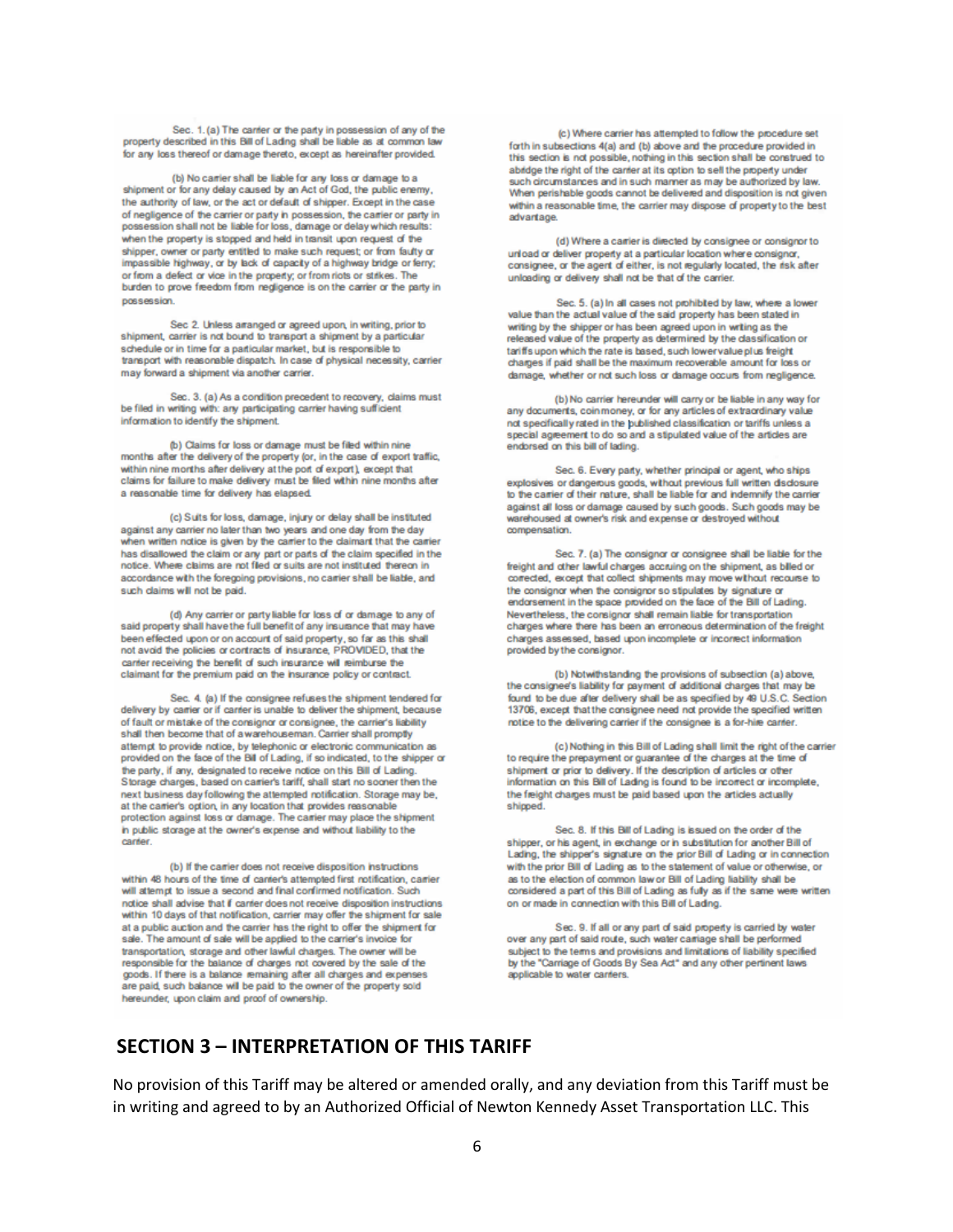Tariff is subject to change without notice. The version of the Tariff in effect at the time of the acceptance of the shipment will apply to the shipment.

## **SECTION 4 – REGULATIONS SET FORTH BY THE FMCSA**

The rules set forth shall apply to shipments exempt from economic regulation as well as shipments subject to the jurisdiction of the FMCSA. Liability for loss, damage and delay shall be governed by *49 U.S.C. §14706* (the Carmack Amendment) or, where applicable, by the Carriage of Goods by Seas Act (COGSA).

## **SECTION 5 – MEDIATION AND LITIGATION**

In the event of any dispute pursuant or related to, or arising out of, this Agreement or transaction, including but not limited to the effect of any term, covenant or provision, the parties will make a good faith effort to resolve such dispute through mediation. If such dispute is not resolve through mediation, any litigation must be filed in the state or federal courts embracing Denton County, Texas, or any other applicable federal courts residing in Counties retaining jurisdiction, and the parties waive any objections to the jurisdiction of such courts and to venue in such courts.

# **SECTION 6 – LIABILITY FOR ACESSORIAL CHARGES**

The Consignor, Consignee and/or Freight Broker agree to remain liable for the following accessorial charges should they be incurred:

- a) **Collection Fees** should any account require professional collection efforts provided by a thirdparty debt collection agency to recover any amount owed Newton Kennedy Asset Transportation LLC.
- b) **Legal Fees** should any account require the assistance of an attorney; attorney fees and court costs shall be included in addition to the principal amount owed Newton Kennedy Asset Transportation LLC.
- c) **Truck Order Not Used (TONU)** should the Shipper, Consignee and/or Freight Broker cancel a shipment after the shipment is accepted by Newton Kennedy Asset Transportation LLC, a \$150.00 (one hundred fifty USD) for dry loads or \$250.00 (two hundred fifty USD) for refrigerated loads shall be paid to Newton Kennedy Asset Transportation LLC.
- d) **Detention Fees** after the initial three (3) hour grace period allowed for detention, detention rates of \$50.00 (fifty USD) per hour, not to exceed five (5) hours, shall be applied per day to the amount due Newton Kennedy Asset Transportation LLC.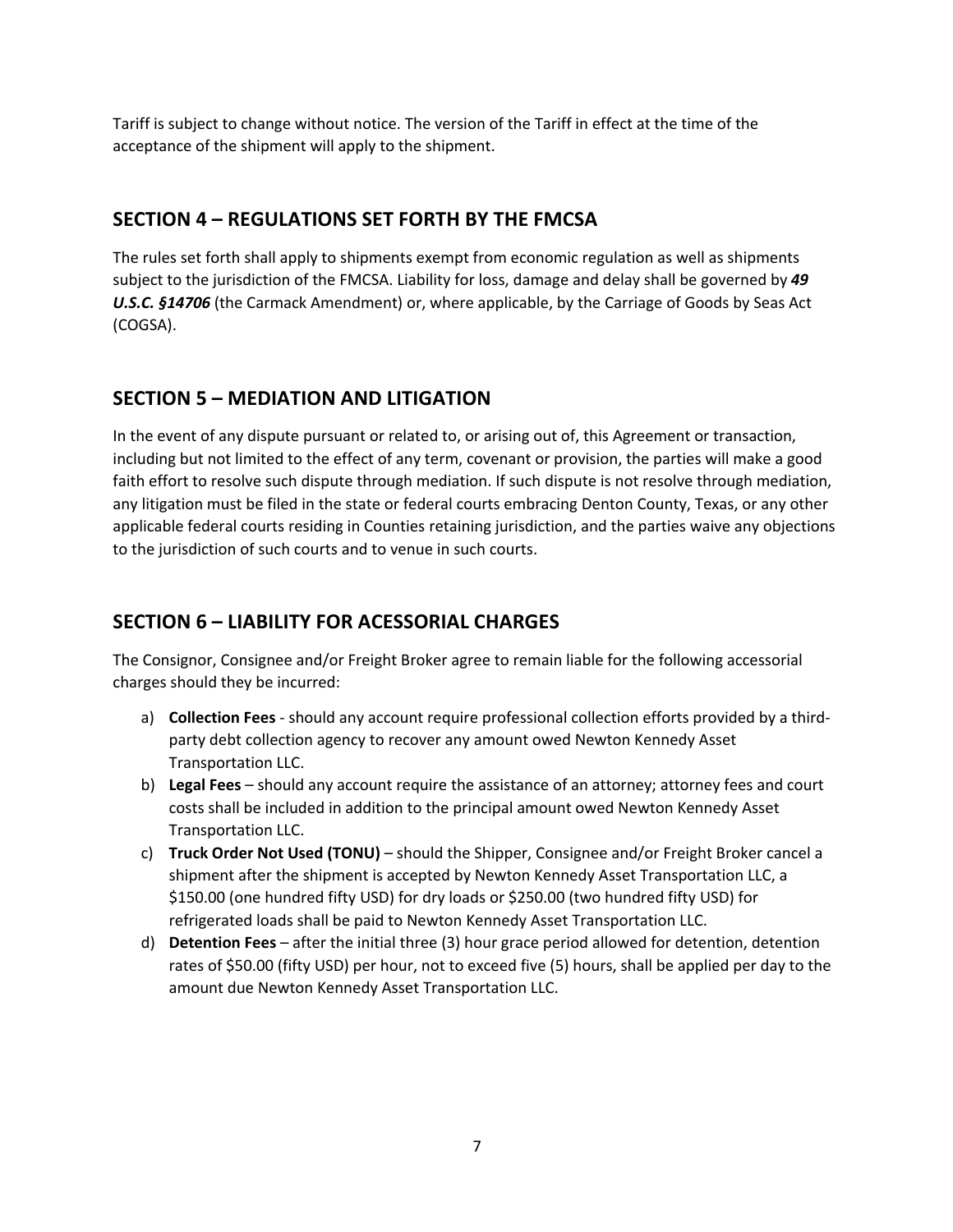#### **SECTION 7 – LIABILITY FOR PAYMENT**

- a) The Consignor agrees to remain liable to Newton Kennedy Asset Transportation LLC for the payment of freight charges pursuant to *Section 7(a)* of the *Terms & Conditions* set forth herein, except that "*Collect"* shipments may move without recourse to the Consignor, when the Consignor so stipulates by signature or endorsement of the *Subject to Section 7 Non-Recourse* clause located on the Face of the Bill of Lading.
- b) The Consignee agrees, upon accepting delivery of the cargo, to remain liable to Newton Kennedy Asset Transportation LLC for the payment of freight charges pursuant to *49 U.S.C. §- Liability for Payment of Rate***.**

## **SECTION 8 – RATES AND SCHEDULES**

The rules published herein are applicable to all shipments transported by Newton Kennedy Asset Transportation LLC unless expressly waived in a signed bilateral contract pursuant to *49 U.S.C. 14101(b).* Rates and schedules may be published in rate catalogues, on a shipper specific basis or pursuant to a spot market rate quotation.

## **SECTION 9 – WAIVER**

Newton Kennedy Asset Transportation LLC's failure to enforce the terms of this Tariff shall not be a waiver of Newton Kennedy Asset Transportation LLC's rights to do so in the future.

#### **SECTION 10 – APPOINTMENTS/PICKUP & DELIVERY TIMES**

Pick-ups and deliveries will be during customer's normal business hours. Appointments will be made at no charge. Newton Kennedy Asset Transportation LLC will not be liable for late deliveries or un-kept appointments in the event of an Act of God, or traffic conditions outside of Newton Kennedy Asset Transportation LLC 's control. Consignee shall facilitate prompt unloading in the event of late appointments. Should Newton Kennedy Asset Transportation LLC be detained by the Consignor, both Consignor and Consignee agree not to hold Newton Kennedy Asset Transportation LLC liable for late delivery.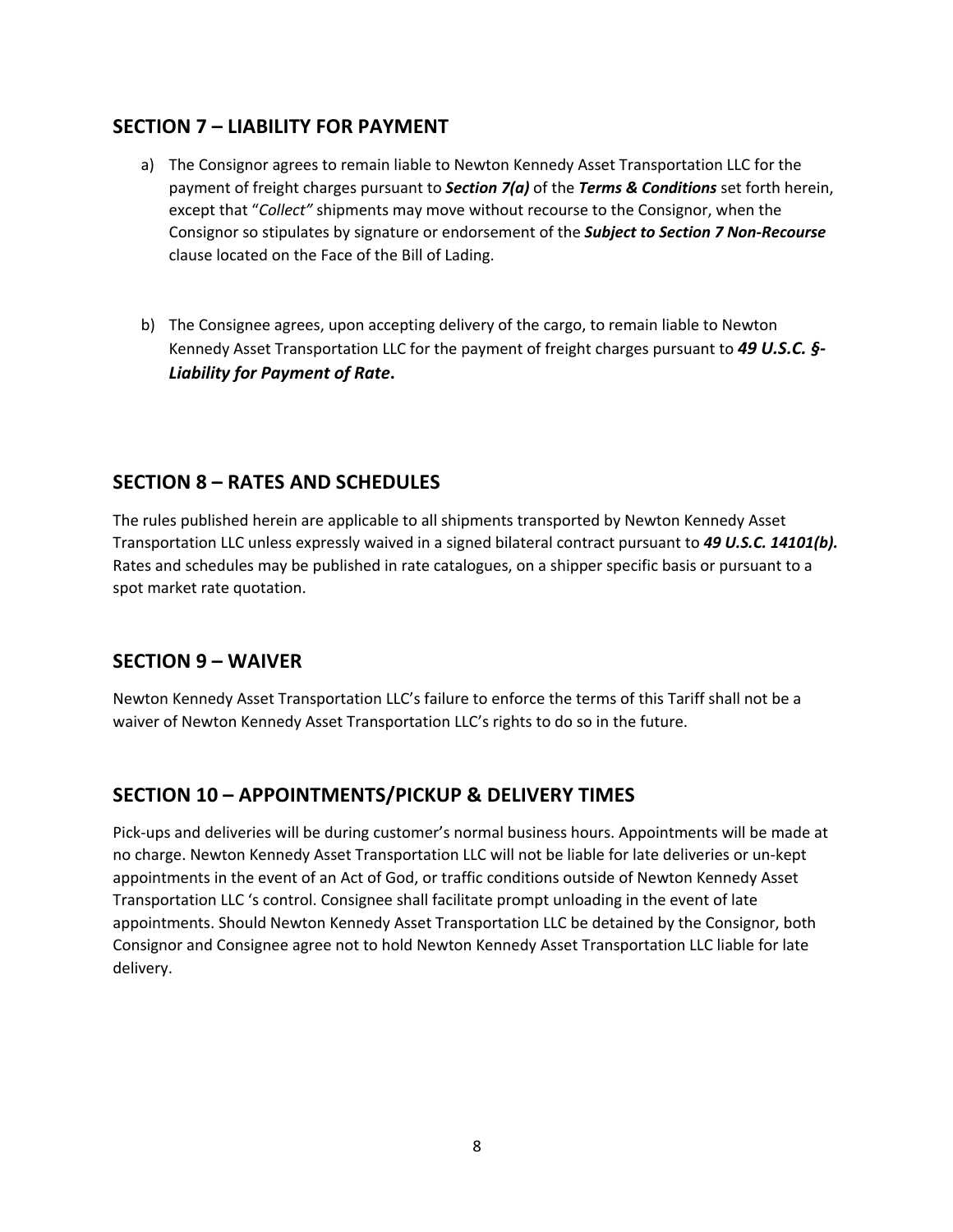#### **SECTION 11 – DROPPED TRAILERS**

Newton Kennedy Asset Transportation LLC may, for the convenience of its customers, drop trailers at a designated location. Newton Kennedy Asset Transportation LLC's customer assumes responsibility for loss of or damage to such trailers until such time as Newton Kennedy Asset Transportation LLC accepts the freight tendered on the dropped trailer. Newton Kennedy Asset Transportation LLC has no liability for loss or damage to freight on a dropped trailer until such time as Newton Kennedy Asset Transportation LLC's driver accepts such freight.

## **SECTION 12 – DELAYED SHIPMENTS**

Shipments which are delayed at any time due to restrictions by the Consignor, its agent, Consignee, or any government body will be subject to a delay charge of \$250.00 (two hundred fifty USD) per 24-hour period or fraction thereof. Charges will begin to accrue when the load is delayed and will cease when the load is cleared for transport.

#### **SECTION 13 – PERMITS**

When special permits are required by law, the cost of such permits shall be paid by the party paying the freight charges.

#### **SECTION 14 – CLEANUP COSTS**

Shipper shall pay all costs associated with the cleanup of Shipper's material when such cleanup is the result of Shipper's negligence. Such causes may include, but are not limited to, package failure, improper loading/securement, exceeding package outage/ullage limits, leaking packaging, overweight loading, etc.

# **SECTION 15 – CUSTOMS CLEARANCE / IMPORT & EXPORT FREIGHT – CANADA/MEXICO**

#### *Limitation of Newton Kennedy Asset Transportation LLC 's Liability for Proper Customs Clearance*:

Newton Kennedy Asset Transportation LLC assumes no responsibility for insuring or otherwise providing for clearance of merchandise through or inspection by Canadian or Mexican Customs. Newton Kennedy Asset Transportation LLC does not represent and specifically disclaims any knowledge or expertise in proper customs clearance and inspection matters. Newton Kennedy Asset Transportation LLC is not responsible for the acts or omission of any Customs Agent or its affiliated Freight Forwarder that may be selected for the purpose of clearing shipper's merchandise through Customs. Newton Kennedy Asset Transportation LLC will serve merely as a liaison between shipper and the Customs Agent (and the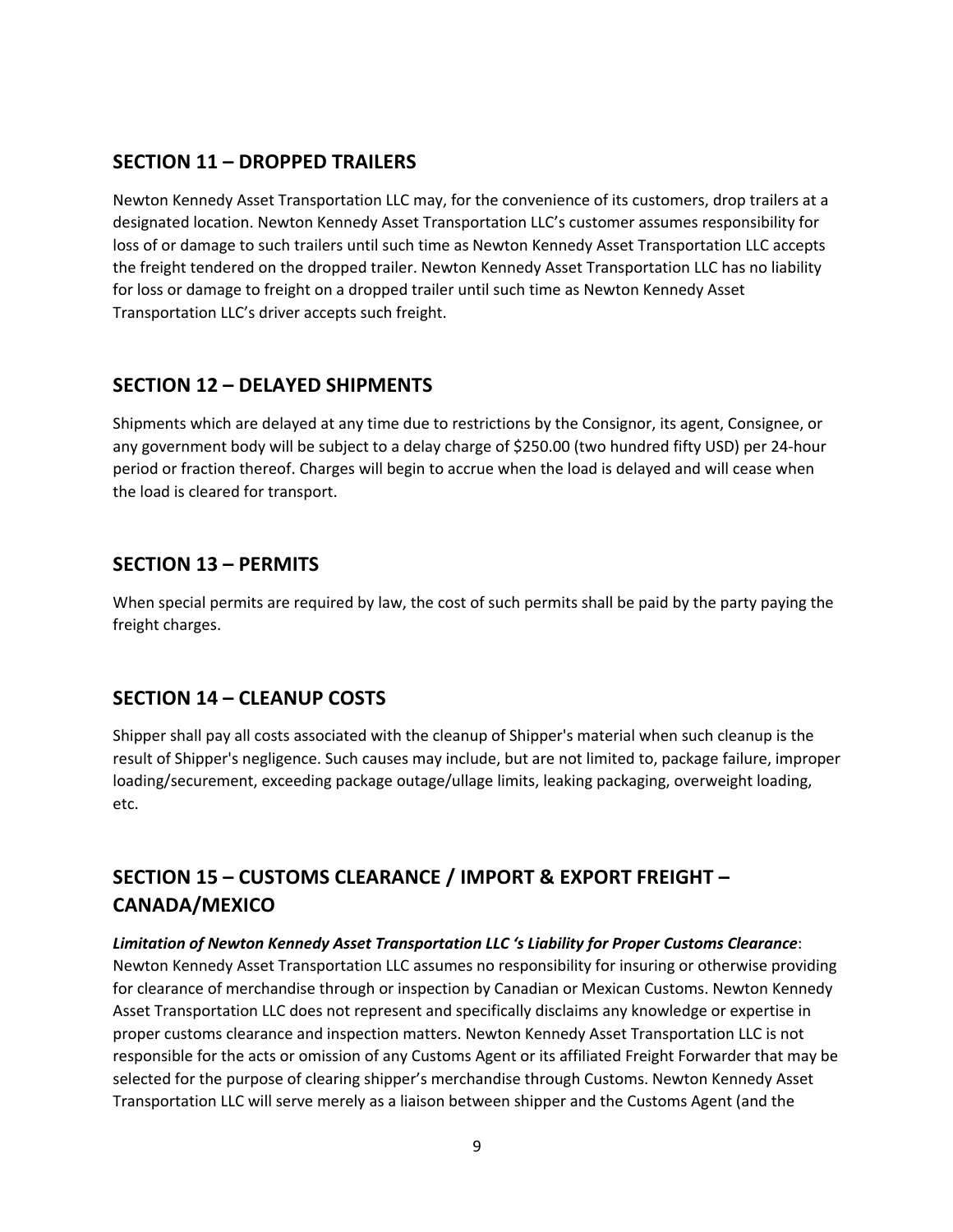Customs Agent's Freight Forwarder) at shipper's request and only as a convenience to shipper. Newton Kennedy Asset Transportation LLC or party in possession will not be liable for loss, damage, deterioration of the freight or delay in delivery due to the duration of the period required by customs clearance or inspection.

## **SECTION 16 – LIABILITY FOR IMPRACTICAL OPERATIONS**

Nothing set forth herein requires Newton Kennedy Asset Transportation LLC to perform pick-up, or delivery service, at any location from, or to, which it is impracticable, through no fault or neglect of Newton Kennedy Asset Transportation LLC to operate vehicles because of:

- a) The condition of roads, streets, driveways, or alleys.
- b) Inadequate loading or unloading facilities; or
- c) Riots, Acts of God, the public enemy, the authority of law, strikes or labor unrest the existence of violence, or such possible disturbances as to create reasonable apprehension of danger to person or property.

## **SECTION 17 – LIABILITY FOR PROPERTY DAMAGE**

Should any damage to Newton Kennedy Asset Transportation LLC 's property be due to inadequate or unacceptable loading/unloading conditions, Consignor and Consignee agree to be liable for the damages caused to Newton Kennedy Asset Transportation LLC's property. Should any objections to pick-up or delivery by Newton Kennedy Asset Transportation LLC or any employee of Newton Kennedy Asset Transportation LLC due to inadequate or unacceptable loading/unloading conditions, Consignor, Consignee and/or their freight agent, agree Newton Kennedy Asset Transportation LLC is not liable for any damages that may occur during loading/unloading of the cargo.

#### **SECTION 18 – INDEMNIFICATION**

Newton Kennedy Asset Transportation LLC shall indemnify, defend, and hold harmless Shipper from any and all liabilities, judgments and expenses resulting from any injury or death, loss or destruction to persons or property (excluding cargo):

(i) arising out of Newton Kennedy Asset Transportation LLC 's performance under this Agreement;

(ii) caused by a breach of Newton Kennedy Asset Transportation LLC 's obligations hereunder, or;

(iii) caused by the negligence of Newton Kennedy Asset Transportation LLC, its employees, its agents, or representatives.

Shipper shall indemnify, defend, and hold harmless Newton Kennedy Asset Transportation LLC from any and all liabilities, judgments and expenses resulting from any injury or death, loss or destruction to persons or property (excluding cargo):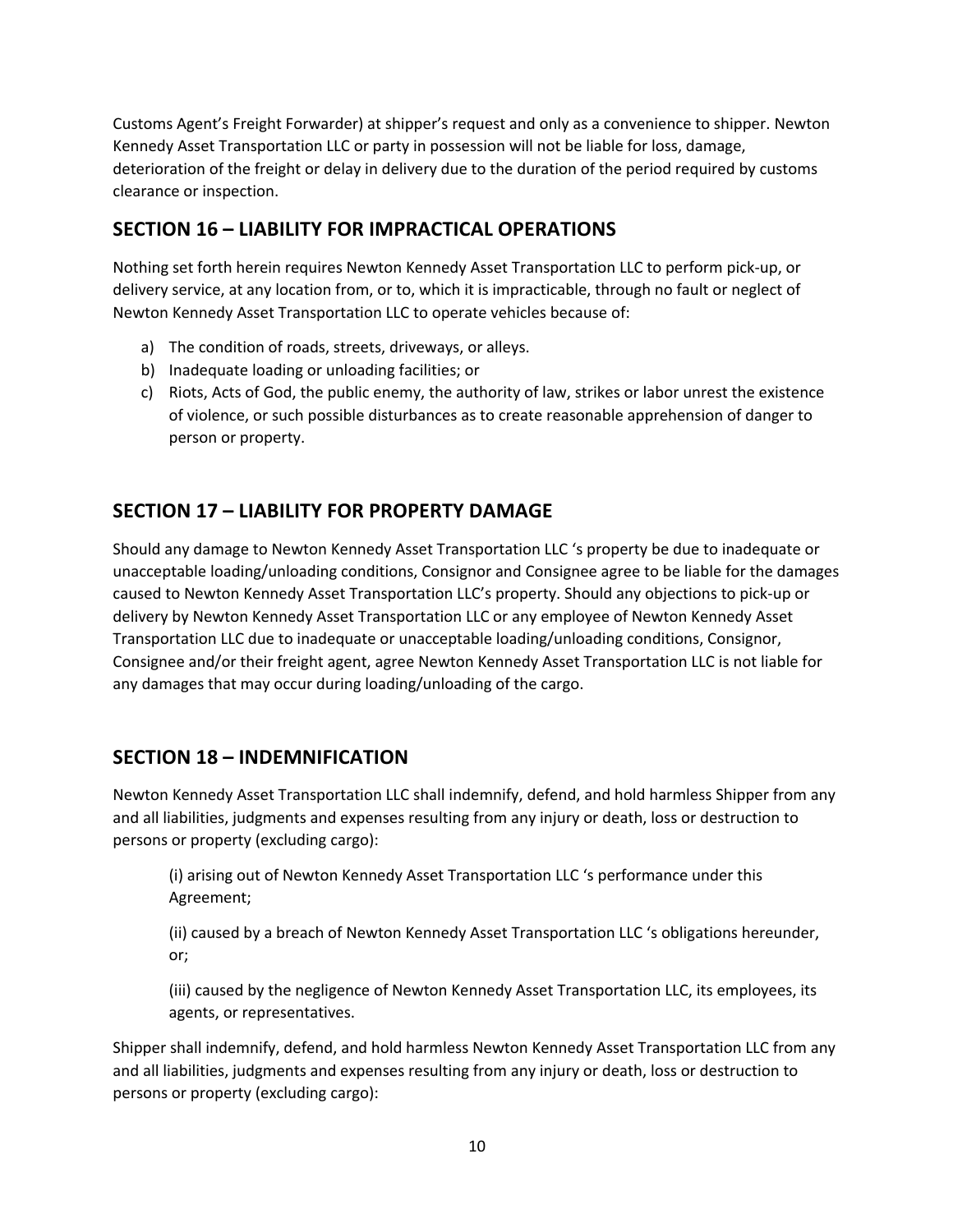- (i) arising out of Shipper's performance under this Agreement,
- (ii) caused by a breach of Shipper's obligations hereunder, or
- (iii) caused by the negligence of Shipper, its employees, its agents, or representatives

#### **SECTION 19 – SERVICE STANDARDS**

Newton Kennedy Asset Transportation LLC does not offer guaranteed service on any shipments. On all shipments, freight will be delivered upon reasonable dispatch. Appointment times and notations such as "must deliver by" on the bill of lading are insufficient to alter the reasonable dispatch standard.

## **SECTION 20 – SHIPPER LOAD & COUNT**

All shipments shall be loaded by the consignor and unloaded by the consignee. Newton Kennedy Asset Transportation LLC's drivers are instructed to sign bills of lading as shipper load and count or "SLC". Inadvertent omission of this notation will not result in a presumption of Newton Kennedy Asset Transportation LLC 's liability for shortage or damage (in the absence of upset or accident) where the driver was either not present or not allowed to observe the loading and unloading.

#### **SECTION 21 – EQUIPMENT**

(1) No Shipper or receiver will have the right to the exclusive use of equipment. Note: Newton Kennedy Asset Transportation LLC will determine the utility of its equipment in relation to the customer's need.

(2) Newton Kennedy Asset Transportation LLC 's equipment is controlled and operated by Newton Kennedy Asset Transportation LLC 's employees and owner operators only. Any other use or operation, without specific written authorization is expressly prohibited.

# **SECTION 22 – LIABILITY FOR FREIGHT CLAIMS of DAMAGE, DELAY or LOSS of CARGO**

Liability for claims will be governed by *49 USC § 14706* or, where applicable, the Carriage of Goods by Sea Act. Newton Kennedy Asset Transportation LLC shall not be liable to the owner of property for damage, loss or delay caused by

- (1) an act of default of the shipper, owner or consignee, or their agents;
- (2) an Act of God;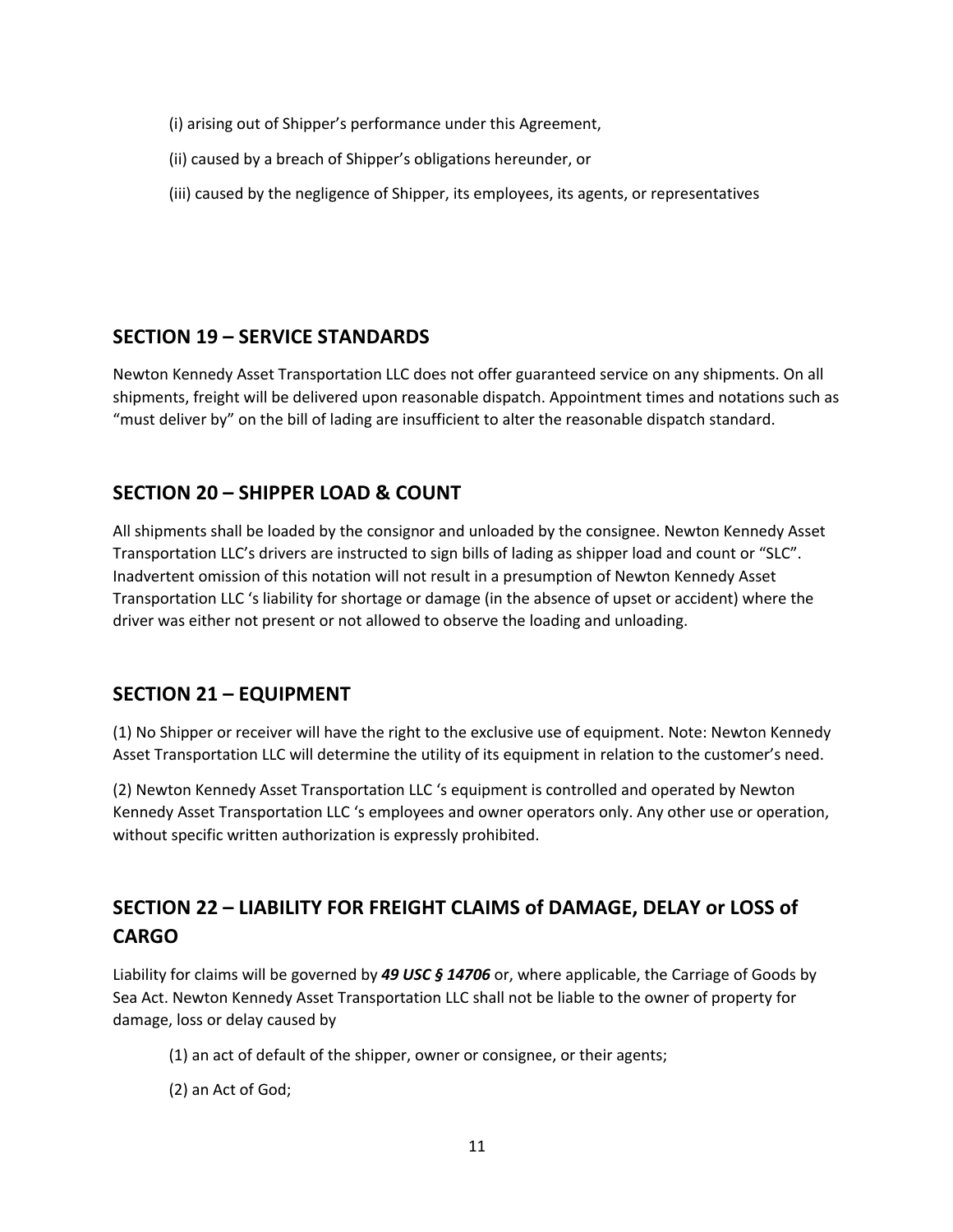- (3) the public enemy;
- (4) act of the public authority;
- (5) inherent vice of the goods;

(6) freezing or spoiling of any perishable goods or property. Claims involving intrastate shipments and shipments of exempt commodities shall be subject to this Section. Liability will be limited to actual loss to the goods. Transportation costs will not be considered part of the claim if the claim is for invoice value of the goods.

#### **SECTION 23 – CLAIMS PROCESS**

The provisions of this Tariff are established in compliance with Federal Claim, Loss and Damage Regulations (49 C.F.R. § 370 et seq. and the STBOL) which shall govern the investigation and disposition of claims for loss, damage, or delay to property transported or accepted for transportation in interstate or foreign commerce.

(A) Newton Kennedy Asset Transportation LLC shall, upon receipt in writing of a proper claim in the manner and form described in these regulations, acknowledge the receipt of such claim in writing to the claimant within thirty (30) days after the date of its receipt by Newton Kennedy Asset Transportation LLC unless Newton Kennedy Asset Transportation LLC shall have paid or declined such a claim in writing within thirty (30) days of the receipt thereof. Newton Kennedy Asset Transportation LLC shall indicate in its acknowledgment to the claimant what, if any, additional documentary evidence or other pertinent information may be required by it to further process the claim as its preliminary examination of the claim, as filed, may have revealed.

(B) Newton Kennedy Asset Transportation LLC shall, at the time each claim is received, create a separate file and assign thereto a specific unique claim file number and note that number on all documents filed in support of the claim and all records and correspondence with respect to the claim, including the written acknowledgment of receipt and, if in its possession, the shipping order and delivery receipt, if any, covering the shipment involved at the time such claim is received, Newton Kennedy Asset Transportation LLC shall cause the date of receipt to be recorded on the face of the claim document, and the date of receipt shall also appear in Newton Kennedy Asset Transportation LLC 's written acknowledgment of receipt to the claimant.

(C) Claims in writing are required within nine (9) months from the date of delivery or from the time when delivery should have been accomplished. A claim for loss, damage, injury or delay to cargo shall not be voluntarily paid by Newton Kennedy Asset Transportation LLC unless filed in writing, as provided in subparagraph (D) of this Item with Newton Kennedy Asset Transportation LLC within the specified time limits applicable thereto and as otherwise may be required by law, the terms of the bills of lading or other contract carriage, and all rules circular provisions applicable thereto. Claims for concealed damages must be submitted to Newton Kennedy Asset Transportation LLC within fourteen days of delivery. Any suit to recover loss to damage or delay to cargo must be instituted no later than two years and one day after the claim is denied.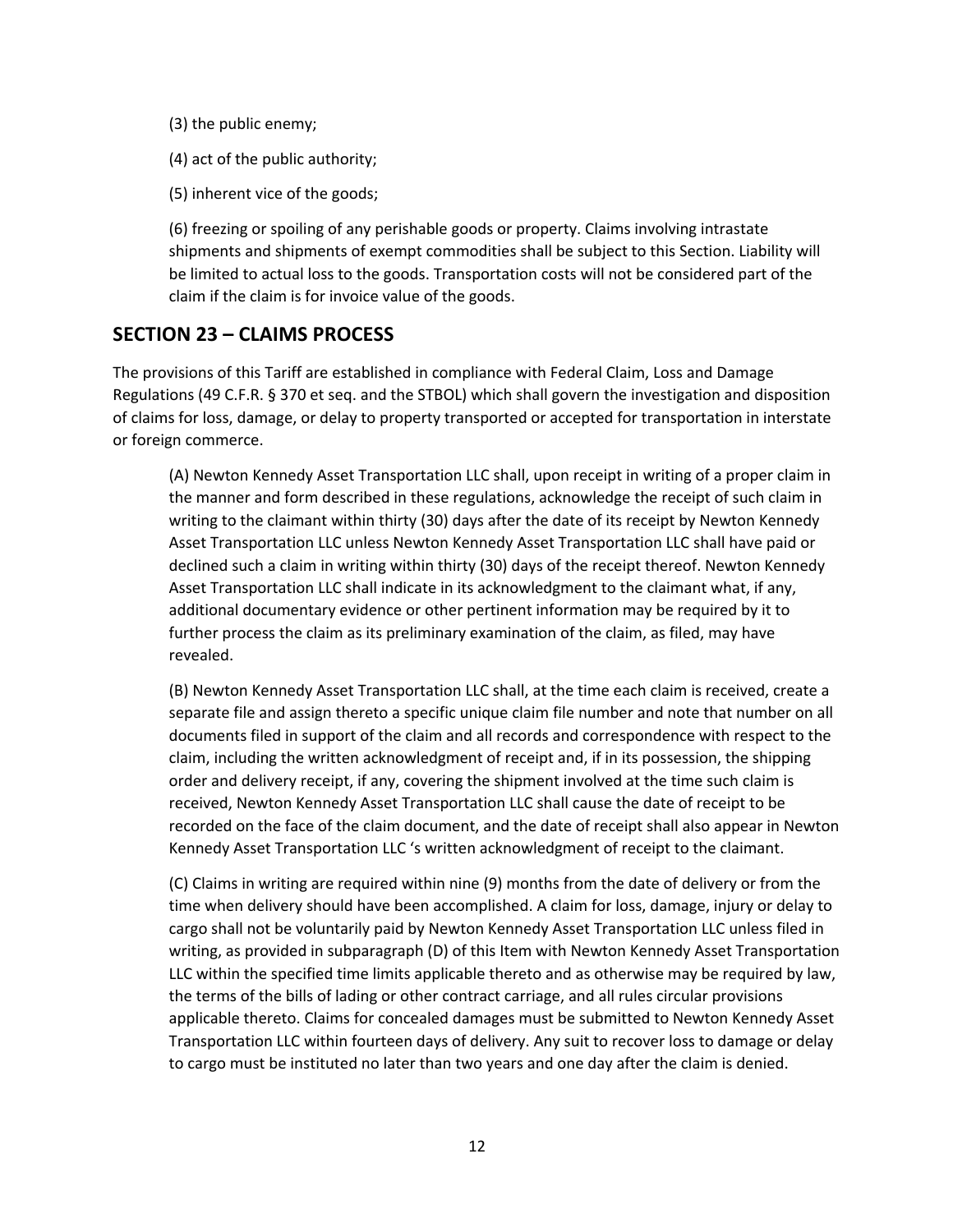(D) Minimum filing requirements. A communication in writing from a claimant, filed with Newton Kennedy Asset Transportation LLC within the time limits specified in the bill of lading or contract of carriage or applicable contract between Newton Kennedy Asset Transportation LLC and shipper and (1) containing facts sufficient to identify the shipment (or shipments) of property involved; (2) asserting liability for alleged loss, damage, injury or delay; and (3) making claims for the payment of a specified or determinable amount of money, shall be considered as sufficient compliance with the provisions for filing claims embraced in the bill of lading or contract of carriage or applicable contract between Newton Kennedy Asset Transportation LLC and shipper.

(E) Documents not constituting claims such as bad order reports, appraisal reports of damage, notations of shortages or damage, or both, on freight bills, delivery receipts, or other documents, or inspection reports issued by shipper or its inspection agency, whether the extent of loss or damage is indicated in dollars and cents or otherwise shall, standing alone, not be considered by Newton Kennedy Asset Transportation LLC as sufficient to comply with the minimum claim filing requirements specified in subparagraph (D) above.

(F) Claims filed for uncertain amounts. Whenever a claim is presented against Newton Kennedy Asset Transportation LLC for an uncertain amount such as "\$100 more or less," Newton Kennedy Asset Transportation LLC shall determine the condition of the shipment involved at the time of delivery by it, if it was delivered, and shall ascertain as nearly as possible the extent, if any, of the loss or damage for which it may be responsible. It shall not, however, voluntarily pay a claim under such circumstances unless and until a formal claim in writing for a specified or determinable amount of money shall have been filed in accordance with the provisions of subparagraph (D) above.

(G) Each claim filed against Newton Kennedy Asset Transportation LLC in the manner prescribed herein shall be promptly and thoroughly investigated if investigation has not already been made prior to receipt of the claim. Unless perishable commodities are involved, the shipper or consignee in possession shall afford Newton Kennedy Asset Transportation LLC five (5) days to inspect any damaged shipment prior to dispensation.

(H) Supporting documents. When a necessary part of any investigation, each claim shall be supported by the original bill of lading, evidence of the freight charges, if any, and either the original invoice containing invoice value, a photographic copy of the claim to be true and correct with respect to the property and value invoiced in the claim; or certification of prices or values, with trade or other discounts, allowances or deductions of any nature whatsoever and the terms thereof, or depreciation reflected thereon; provided, however, that where the property shows on the bill of lading or where the invoice does not show price or value, or where the property involved has not been sold, or where the property has been transferred at bookkeeping values only, Newton Kennedy Asset Transportation LLC shall, before voluntarily paying a claim thereon, require the claimant to establish the destination value in the quantity shipped, transported, or involved and certify the correctness thereof in writing or show an alternative applicable value arising by reason of alternatively applicable contract terms.

(I) Verification of loss. A prerequisite to the voluntary payment by Newton Kennedy Asset Transportation LLC of a claim for loss of an entire package or an entire shipment shall be the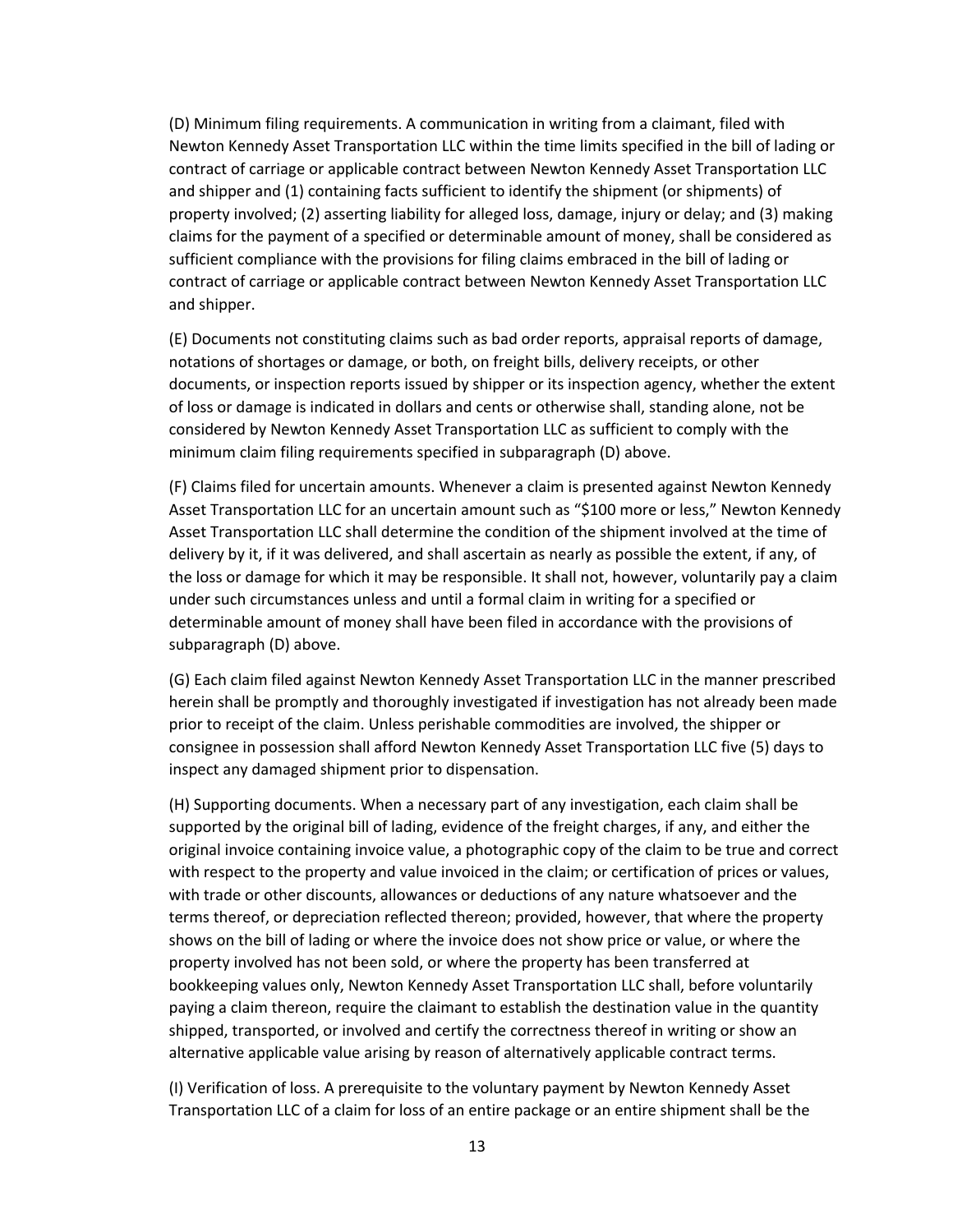securing by it of a certified statement in writing from the consignee of the shipment involved that the property for which the claim is filed has not been received from any other source.

(J) Newton Kennedy Asset Transportation LLC shall pay, decline, or make a firm compromise settlement offer in writing to the claimant within one hundred twenty (120) days after receipt of the claim by Newton Kennedy Asset Transportation LLC; provided, however that if the claim cannot be processed and disposed of within 120 days, after expiration of each succeeding sixty (60) day period while the claim remains pending, Newton Kennedy Asset Transportation LLC shall advise the claimant in writing of the status of the claim and the reason for delay in making final disposition thereof and it shall retain a copy of each advice to the claimant in its claim file thereon.

# **SECTION 24 – CLAIMS LOSS & DAMAGE – CLEAR DELIVERY/CONSEALED DAMAGES**

When the Consignee receives a shipment without noting loss or damage, this is a clear delivery. When damage is claimed after a clear delivery, such is referred to as concealed damage. Concealed damage shifts the burden of proof to the party asserting the claim to show that the damage occurred while the freight was in the possession of Newton Kennedy Asset Transportation LLC.

#### **SECTION 25 – SALVAGE**

Whenever property transported by Newton Kennedy Asset Transportation LLC is damaged or alleged to be damaged and is, as a consequence thereof, not delivered or is rejected or refused upon tender thereof to the owner, consignee, or person entitled to receive such property, the parties agree to adhere to the *Processing of Salvage* protocols and procedures mandated under *49 CFR § 370.11*.

#### **SECTION 26 – DOUBLE BROKERING**

In the event Newton Kennedy Asset Transportation LLC obtains a shipment of cargo from a freight agent who is double brokering shipments of cargo, unbeknownst Newton Kennedy Asset Transportation LLC, any contract that prohibits Newton Kennedy Asset Transportation LLC from recovering their freight charges from the Consignor and/or Consignee, become null and void. Any party involved agrees not to hold Newton Kennedy Asset Transportation LLC liable for tarnishing or damaging business relationships between any party involved while performing their duty to recover their freight charges.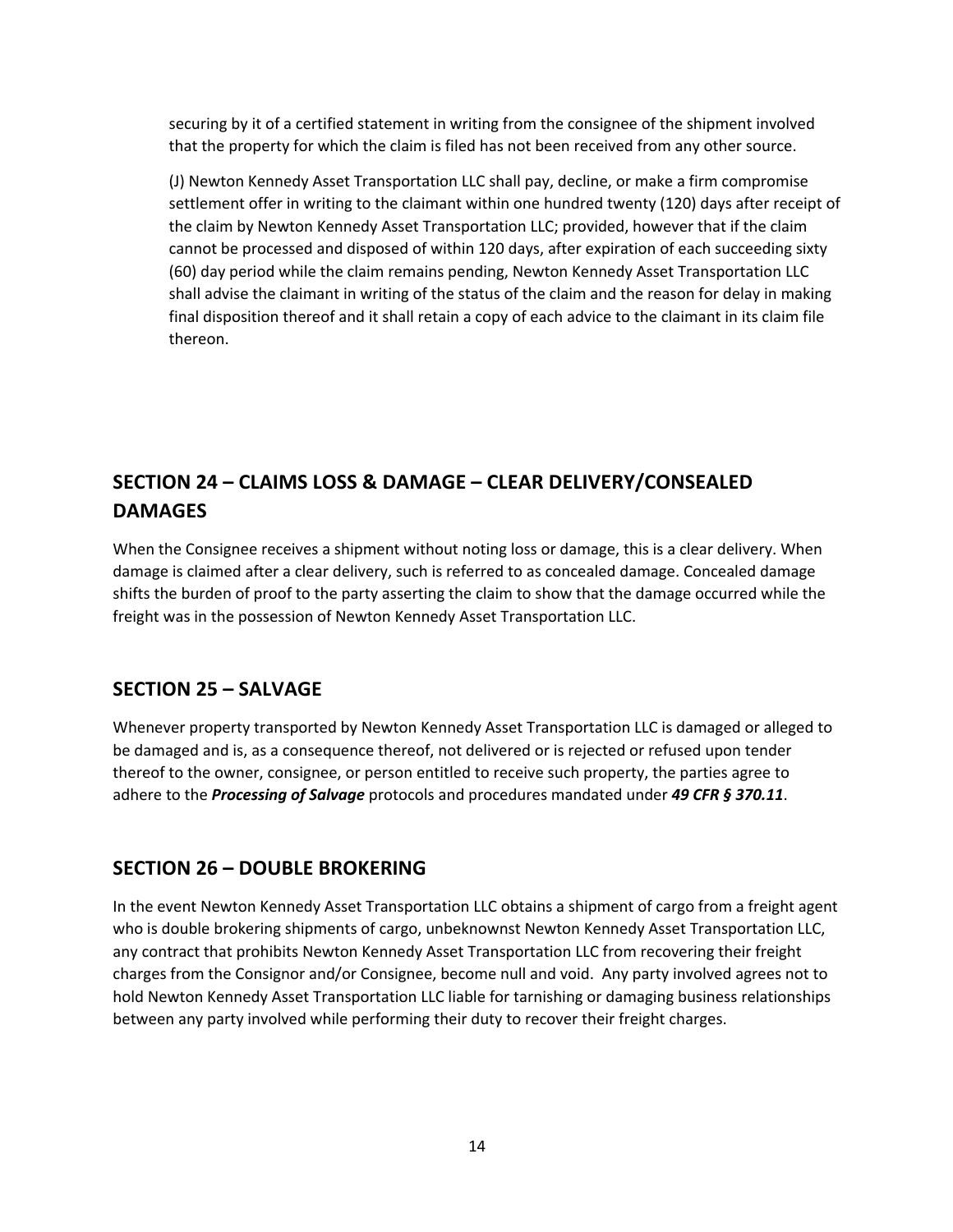#### **SECTION 27 – SEALED TRAILERS**

In the event Newton Kennedy Asset Transportation LLC takes possession of a sealed trailer, delivery of the trailer with seal in-tact (absent evidence of tampering with the trailer, doors, or hinges) conclusively defeats any claim of a shortage. Claims for an absent or missing seal may only be asserted by the Shipper if the Shipper has adequate procedures in place for verifying that the seal was in place when the trailer left origin and only when there is proof of actual damage to the goods, verified by testing or other procedures. Newton Kennedy Asset Transportation LLC will have no liability for cargo loss, damage, or shortage where any seal is removed by order of any law enforcement or governmental authority.

#### **SECTION 28 – SHORTAGES**

Newton Kennedy Asset Transportation LLC will not be responsible for shortage on shipments that are banded, strapped, netted, shrink-wrapped, or otherwise secured to bins, pallets, platforms, or skids when such securing material is found to be intact at the time of unloading by consignee. Newton Kennedy Asset Transportation LLC will only be responsible for the number of bins, pallets, platforms, or skids on such shipments

## **SECTION 29 – SPECIAL, CONSEQUENTIAL and PUNITIVE DAMAGES**

Newton Kennedy Asset Transportation LLC will not be liable for special, incidental, indirect or consequential damages including without limitation, lost profits or business opportunity, or punitive and exemplary damages incurred or suffered by the Shipper as a result of shortage, damage or delay. Additionally, Newton Kennedy Asset Transportation LLC will not be liable for attorney's fees of the Shipper.

#### **SECTION 30 – SPOTTED EQUIPMENT**

Newton Kennedy Asset Transportation LLC 's responsibility for cargo begins when Newton Kennedy Asset Transportation LLC picks up a shipment from the Shipper's dock, or in the case of spotted equipment, when Newton Kennedy Asset Transportation LLC takes physical possession of the loaded trailer. Newton Kennedy Asset Transportation LLC 's responsibility ends when the shipment is delivered or in the case of spotted equipment, when the loaded trailer is placed in the consignee's premises for its unloading convenience.

#### **SECTION 31 – PAYMENT WITHOUT OFFSET**

Shipper, Consignor and/or Consignee, or its broker or agent, shall pay all freight charges when due without offset for any cause, including but not limited to, cargo claims. All claims for loss or damage shall be governed by this Tariff and shipper, consignor, or consignee shall not deprive Newton Kennedy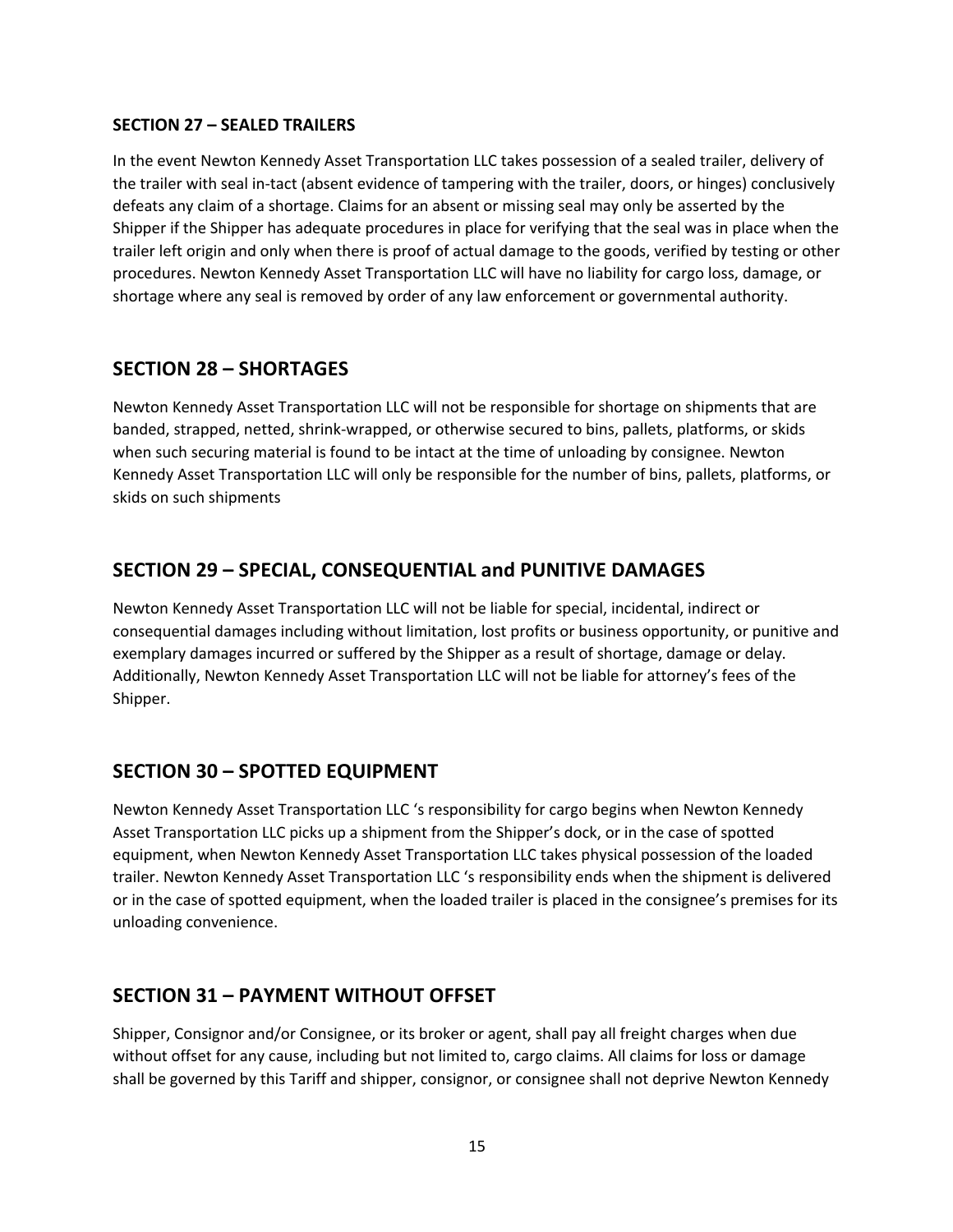Asset Transportation LLC of the claims process by unilateral deduction of claims from payment of freight charges due.

#### **SECTION 32 – THIRD PARTY BILLING**

Newton Kennedy Asset Transportation LLC will invoice the shipper's broker, bank, or other agent for freight charges. Newton Kennedy Asset Transportation LLC reserves the right to bill and collect freight charges from the shipper on prepaid shipments or the consignee on collect shipments in the event full payments of freight charges is not received pursuant to third party billing. A shipment in which charges are to be paid by a party other than the consignor or consignee will be accepted provided recourse to the consignor is preserved with Newton Kennedy Asset Transportation LLC picking the shipments up at origin. The consignor and consignee guarantee to pay the charges if the third party fails to do so in the time allotted under the applicable credit regulations. Any such shipment will not be accepted if the consignor executes a non-recourse provision of the bill of lading. Newton Kennedy Asset Transportation LLC drivers executing bills of lading do not have authority to vary or change these provisions.

#### **SECTION 33 – UNDELIVERED FREIGHT**

- 1) If freight cannot be delivered because of the consignee's refusal or inability to accept it, or because Newton Kennedy Asset Transportation LLC cannot locate the consignee, or if freight cannot be transported because of an error or omission on the part of the consignor, Newton Kennedy Asset Transportation LLC will make a diligent effort to notify the consignor promptly that the freight is being stored and the reason therefor.
- 2) Undelivered shipments will be subject to Storage.
- 3) On undelivered shipments, disposition instructions printed on the Bill of Lading, shipping label or container will not be accepted as authority to reship, return, or re-consign a shipment or to limit.

#### **SECTION 34 – PROPERTY ENTRANCE WAIVER**

This agreement always applies regardless of any other superior or subordinate contract or agreement and shall remain valid so long as the truck has proceeded onto the property whether technically granted entrance or not. The ability of the truck and driver to proceed onto the property constitutes a waiver of granting of entrance so long as the truck proceeds onto the property by an open throughway. The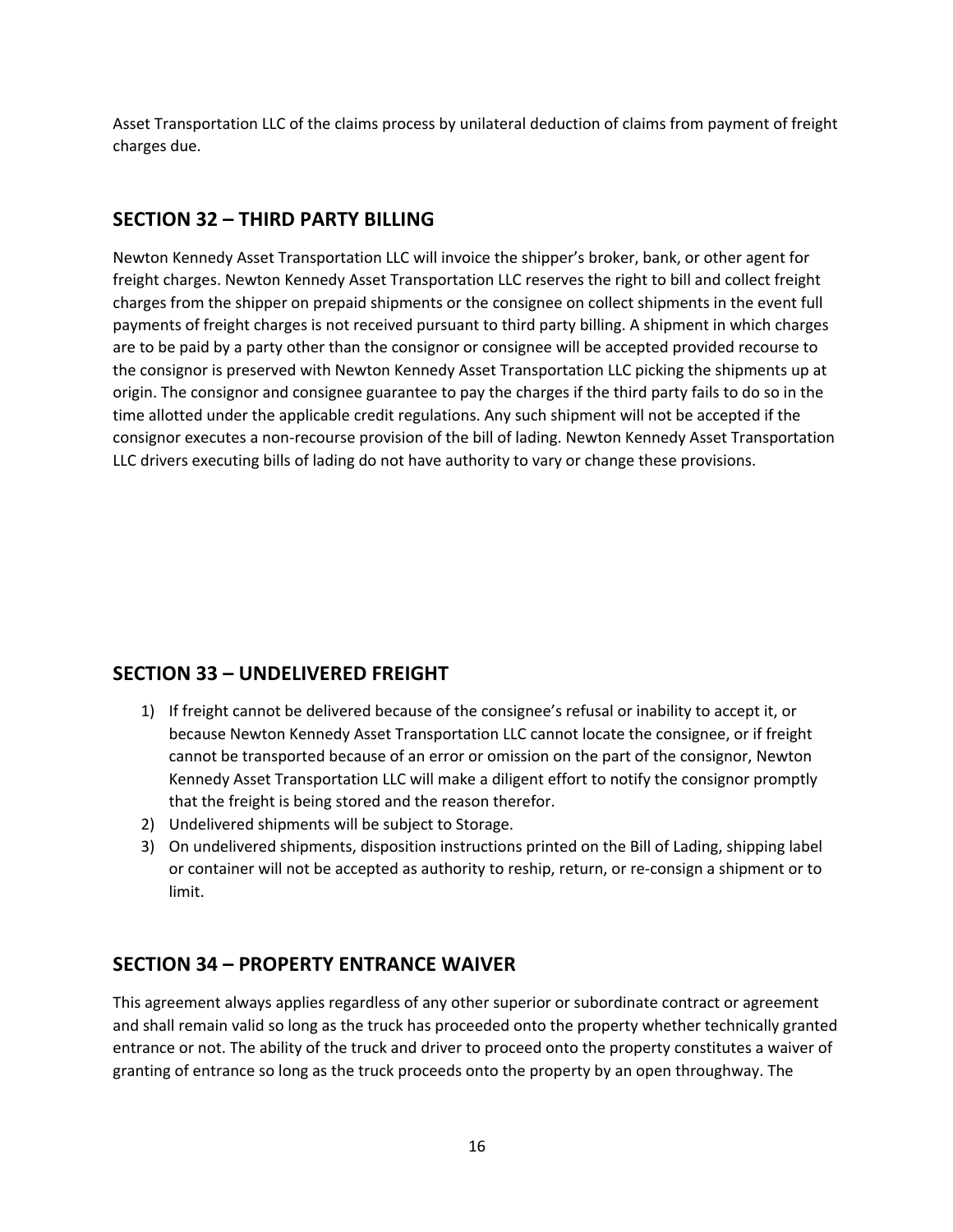failure of the shipping company to meet the driver at the entrance of the facility whether the entrance is a side or back entrance also constitutes a waiver.

#### **SECTION 35 – ACCEPTANCE OF THESE RULES TARIFFS**

By dispatch, or rate confirmation, Consignor and/or Consignee, along with their freight agent and/or assign, electronically acknowledge the receipt of this notice and are in agreeance with all provisions herein.

## **SECTION 36 – TEMPERATURE CONTROLLED SHIPMENTS**

#### **36.1 – Applicability**

This section applies to all shipments requiring refrigerated or temperature-controlled service.

#### **36.2 – Refrigerated Service**

The following provisions will govern Newton Kennedy Asset Transportation LLC's transportation of refrigerated shipments.

- 1. Shipper must expressly indicate the correct temperature setting on the Bill of Lading. Unless the correct temperature setting is indicated on the Bill of Lading, Newton Kennedy Asset Transportation LLC will not be liable for loss or damage to freight.
- 2. If a refrigerated shipment is rejected for any reason by consignee, Newton Kennedy Asset Transportation LLC will notify shipper and maintain the shipment at the required temperature until the disposition instructions are received from shipper or consignee.
- 3. Newton Kennedy Asset Transportation LLC's driver will not open doors on a refrigerated trailer until expressly instructed to do so by the consignee. Newton Kennedy Asset Transportation LLC is not liable for cargo loss or damage that occurs after its driver opens the door on the trailer.
- 4. Newton Kennedy Asset Transportation LLC is not liable for temperature variations that occur due to freight being loaded "hot".
- 5. Shipper must expressly inform Newton Kennedy Asset Transportation LLC to any additional requirements for transportation of freight for which refrigerated service is requested.

#### **36.3 – Protect from Freezing Service**

Except as provided in this Item, Newton Kennedy Asset Transportation LLC is not liable for damage to freight caused by exposure to cold or freezing temperatures. Protect from Freezing Service will be provided at Newton Kennedy Asset Transportation LLC's discretion on single-line shipments and shipments to Canada from October  $1<sup>st</sup>$  through May 30<sup>th</sup>, if each of the following conditions are met:

- a) Suitable equipment is available; and
- b) The Bill of Lading, each handling unit, AND each loose package is clearly marked with the notation, "*PROTECT FROM FREEZING*". (Marking on the freight or packaging alone or on any document other than the Bill of Lading is not sufficient.); and
- c) Outside temperature is forecast to be 10 degrees Fahrenheit or higher; and